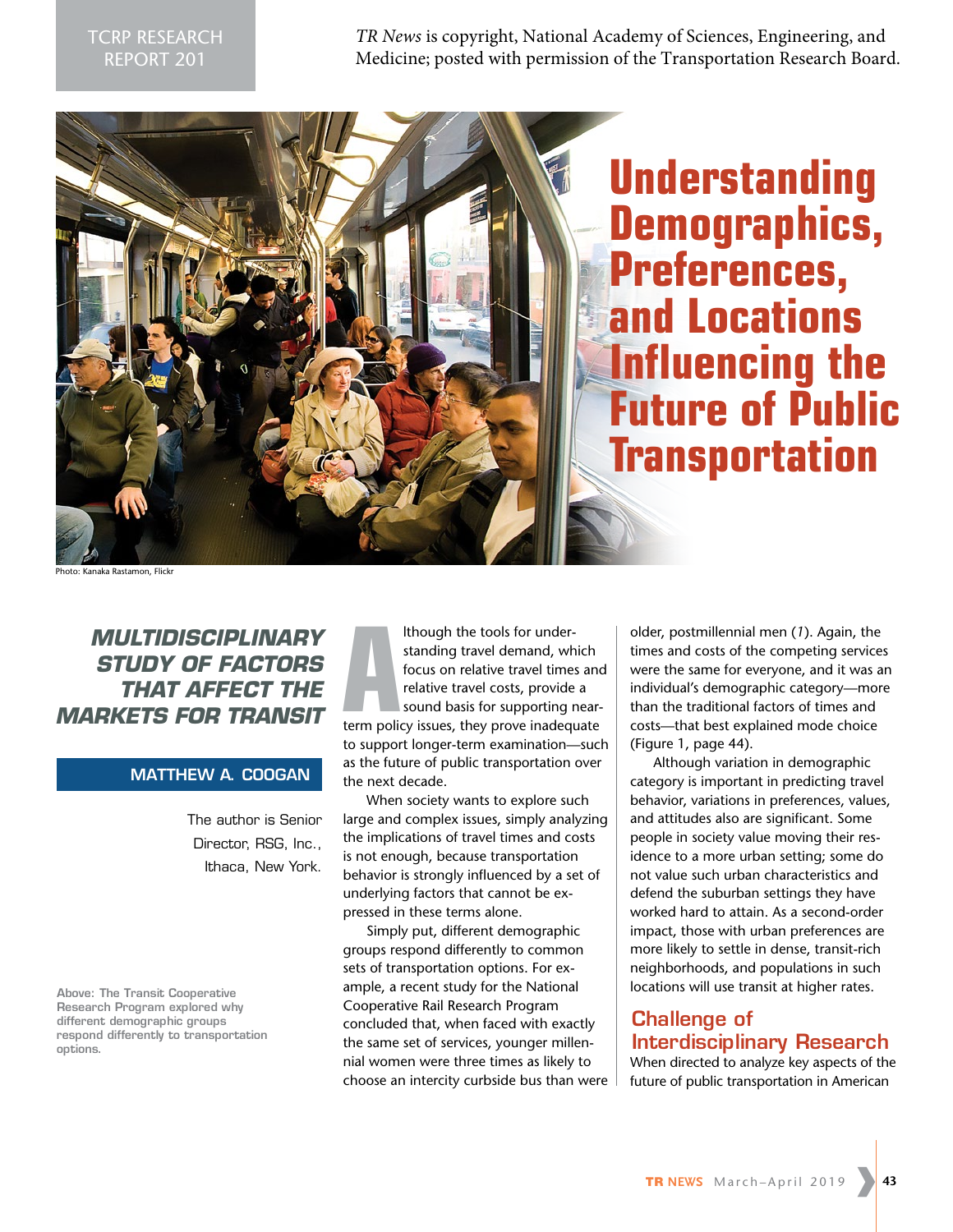Photo: NACTO



**Young millennial women are three times as likely to choose curbside transit as postmillennial men.** 



team managers assembled to produce *TCRP Research Report 201: Understanding Changes in Demographics, Preferences, and Markets for Public Trans-*

society, research

*portation*. The researchers realized that one comprehensive research plan would have to cover values, attitudes, preferences, and location—by demographic category—in

addition to relative times and relative costs of the supply side of the equation. How to incorporate key underlying factors posed a challenge from the very beginning of the study. Researchers in the field of social psychology have accepted methods to relate attitudes and values to choices in

behavior, more and more applying Icek Ajzen's theory of planned behavior to transportation (*2*). In parallel, research literature is rich with studies of how characteristics of land use are related to transportation behavior and mode choice. Finally, advanced tools of market segmentation increasingly are used in market research to cluster groupings of travelers by commonality of attitude rather than by traditional demographic categories (*3*). The challenge, then, is how to undertake a truly multidisciplinary research project; that is, using separate tools that may or may not come together in their conclusions.

For the authors of *TCRP Research Report 201*, the answer was to apply a wide variety of the appropriate research techniques; indeed, to develop a new set of



**FIGURE 1 Although all the factors noted here affect public transportation ridership levels, the TCRP study focused on the underlying factors illustrated in the pie chart (***left***).**

methods that attempt to integrate several factors into one mathematical structure.

#### **NEW MODELS AND METHODS**

The project created a somewhat unusual mix of research methods. For interpretations of how attitudes and values interact to influence travel behavior, a structural equations model was created, incorporating some of the concepts utilized in the theory of planned behavior. Advanced procedures in market research were applied to create several attitude-based market segments, and new multinomial logit travel demand models were created to facilitate a better understanding of classic supply-side factors.

To deal with the effect of location on transit, sample populations from two surveys—one from 2014 with 11,000 respondents and one from 2016 with 3,500 respondents<sup>1</sup>—were assigned to five neighborhood types in terms of the transit orientation of the neighborhood. Formulas developed using the U.S. Environmental Protection Agency's Smart Location Database program allowed the researchers to categorize geographic zones for all 14,500 respondents of the two surveys into the five levels of transit orientation, defined by the ratio of their transit accessibility to jobs divided by highway accessibility to the same jobs.

To better understand how key underlying factors are related to preferences, attitudes, and values, an ambitious analytic framework was created. Using the 3,500-person sample designed for this purpose, researchers examined behaviors, attitudes, and values three times: once in terms of five age categories, once in terms of five neighborhood types, and once in terms of four attitude-based market segments. This format produced a multidisciplinary view both of attitudes and behaviors. For any given proposition, the reader can observe the extent of variation associated with age, location, and market preferences.

<sup>&</sup>lt;sup>1</sup> The survey of 11,000 respondents in 2014 was conducted by RSG, Inc., in support of *Who's On Board,* a 2016 TransitCenter, Inc., report.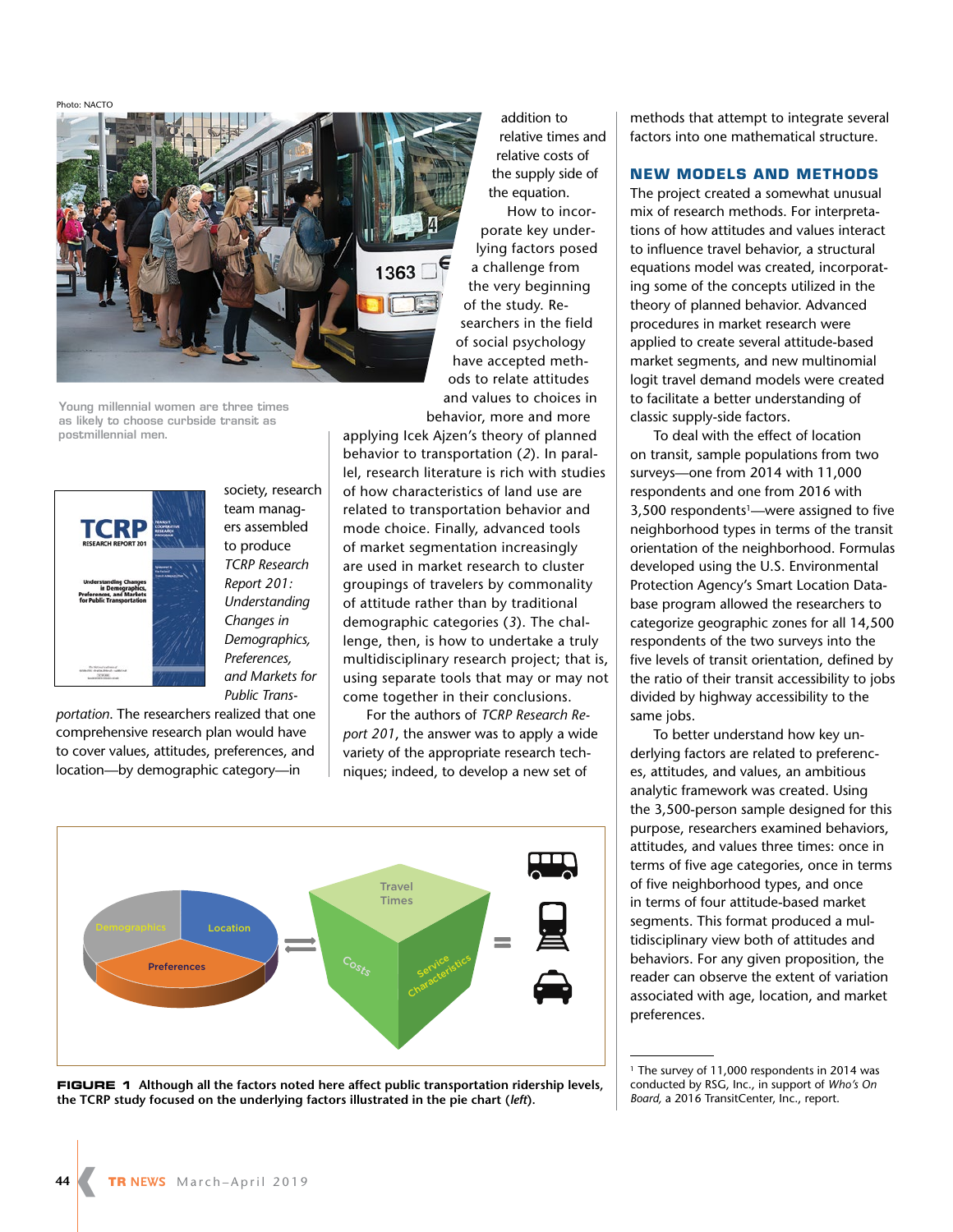#### **INTEGRATED CHOICE LATENT VARIABLE**

The most ambitious new method created was a single mathematical model that incorporated attitudes and preferences, demographic categories, and locational characteristics to augment travel times and costs. The model, known as an integrated choice latent variable model, combines established procedures used in social psychology with established procedures in travel demand forecasting to facilitate the simultaneous, integrated examination of hard and soft variables when explaining travel behavior.

### **Results**

As part of its research objective to look at future transportation markets, *TCRP Research Report 201* focused strongly on the role of age. A key question concerns how a given cohort group will behave when they are, for example, 10 years older than today, and this leads to an examination of the impact of age on transportation behavior.

To establish the setting, researchers examined the role of age in generating vehicle miles traveled (VMT), a measure of the use of private automobiles (*4*). In Figure 2 (below), which shows the role of age in VMT per driver, the overall amount of car use can be divided into three phases (see arrows). The phase between ages 16 and 30 is characterized by increasing auto use during a period of high level of lifestyle volatility; that is, people tend to change locations, and to form and disband household living arrangements, more frequently in their 20s than later in life (*5*). The number of cars owned increases. Around age 30, people tend to reach their maximum auto use and VMT plateaus. A strong pattern revealed in Figure 2 is the lack of change in transportation patterns between the ages of 30 and 50. Around age 50, some of the travel to far-flung suburban soccer games is transferred to the younger generation, who begin to drive themselves. Later still, retirement patterns reduce VMT in the oldest age categories.

#### **AGE AND TRANSIT USE**

According to national aggregate statistics, the life phase between the ages of 16 and 30 includes the prime years for transit use. As shown in Figure 2, the competitive role of the automobile is not firmly established in this time period; by contrast, the intense reliance on cars takes over around age 30. In fact, the TCRP study found that a traveler's age is the one of the most powerful determinants of transit ridership—in general, the older people get, the less they use transit. This pattern can be seen in Figure 3 (page 46), in which the



**FIGURE 2 The number of VMT per driver can be seen in three phases, denoted by the blue arrows. (Source: National Household Travel Survey of 2009.)**



**The use of automobiles sharply increases and the use of transit decreases—in the decade between the ages of 20 and 30.** 

relationship between age and number of transit trips per capita has been averaged using the four most recent National Household Travel Surveys.

To some extent, the number of transit trips by age group reflects an inverse relationship with the use of its principal competitor, the automobile. The prime auto usage at around 30 years of age generally reflects the same life changes as the decline in transit trips shown in Figure 3. For various reasons, the decade between the approximate ages of 30 and 40 shows a sharp drop in the use of transit per capita.

Researchers found that the distance to the nearest bus stop increases consistently by age group, and the distance to the nearest commercial or village center increases similarly. Additionally, the study's analysis has demonstrated that age is a dominant explanatory factor—not only by acting through the intermediate variable of location. For example, the study's analysis revealed that, for any given level of neighborhood transit accessibility, the younger traveler will choose transit more often than the older traveler.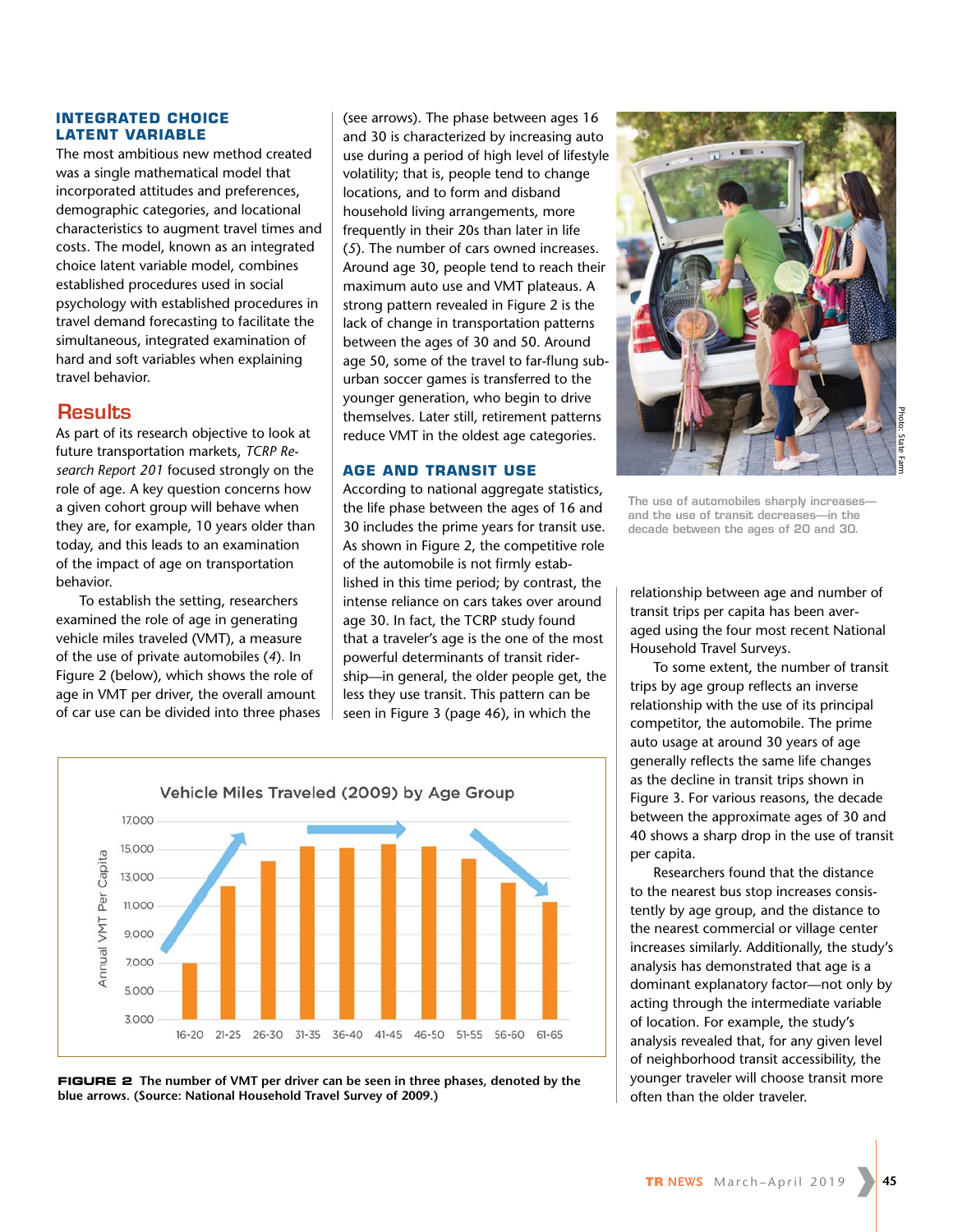

**FIGURE 3 Effect of age on number of transit trips per capita. (Source: Nancy McGuckin, Analysis of National Household Travel Surveys of 2017, 2009, 2001, and 1995.)**

#### **MILLENNIAL GENERATION**

The study concluded that the next decade could see some difficult times for the public transportation market. Using the multidisciplinary techniques noted above, the study merged information about attitudes with information about demographics and location. The results raise some issues of concern.

Recently, the Pew Research Center defined the millennial generation as those between 22 and 37 years of age in 2018 (*6*). If the millennial generation is divided into three cohort groups of 5 years each, the oldest of these groups now is between 32 and 37, and solidly within the age category with the greatest decline in transit, shown in Figure 3. People between the ages of 26 and 31 will move into this older age category in the coming years; importantly, this 5-year cohort currently is the single largest cohort category in U.S. population. The cohort of Americans ages 26–31 is larger than any 5-year segment of the Baby Boomer generation, which previously boasted the largest cohorts in the U.S. population.

The youngest 5-year age cohort ages 22–26—is somewhat smaller than the middle group, and the following 5-year cohort group is smaller still. This means that the size of the key 20–30

age category for pro-transit behavior is shrinking demonstrably over time when viewed through the lens of national demographic data. At the same time, the largest cohort soon will be passing through the lower-transit-use age category of between 30 and 40.

## **What Will Happen Next?**

The research conducted for *TCRP Research Report 201* included extensive consideration of the values, preferences, and attitudes for each relevant age category; this allows additional understanding of what may happen to millennials' transit use as they proceed through the life cycle. An analysis of attitudes shows that this group has positive views of urbanism and are more open-minded about automobile alternatives. As they age, however, millennials may find that loyalty to transit becomes more difficult.

The expected shift away from transit has been flagged not only in terms of demographics, but is reported by millennial survey participants themselves in the TCRP study. Although the study has found that millennials proceed through the stages of the life cycle more slowly than previous generations (getting married and buying homes later), millennial survey respondents reported that they fully expect to move to less-dense locations as their families mature.

Millennials also expect to take transit less often and drive more often in future

Photo: Shawna L. Keyes, U.S. Air Force



**More than half of survey participants ages 25–34 responded that they wanted to settle in a house and neighborhood that reminded them of their parents' home.**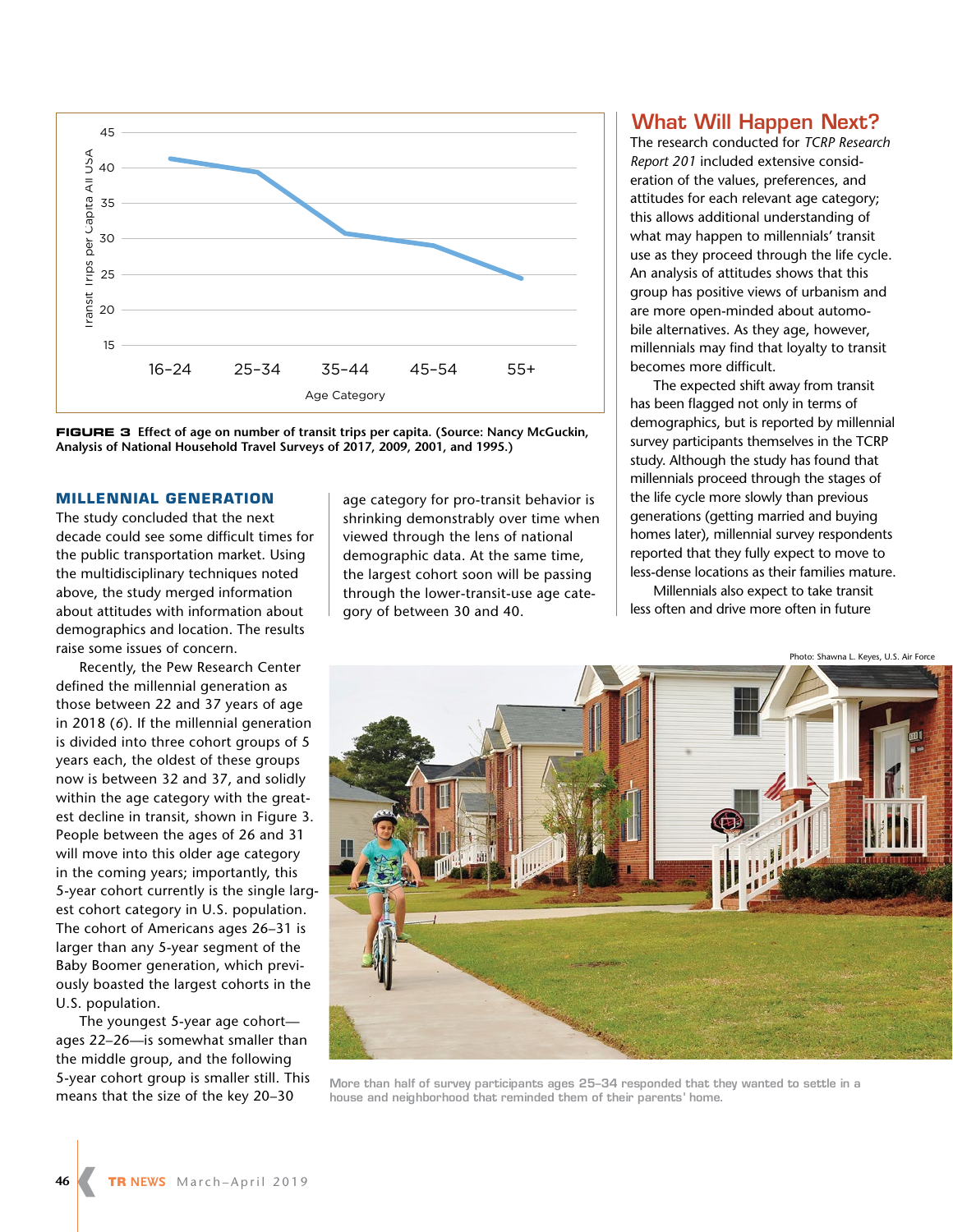**Long-term values—for example, living in a diverse community—influence a preference for urban living and can lead to higher transit use.** 

years, according to the survey. In addition, in no age group did a majority of respondents report that they wanted to replace auto ownership with various short-term strategies to share, borrow, or rent cars. Of all age groups, it was the 25–34 age group who agreed most strongly that they "love the feeling of freedom and independence that owning several cars provides for my household." Approximately 56% of that key age group also agreed with the following statement: "As I get older, I think I will eventually want to settle in the kind of house and neighborhood that my parents had."

# **How Does It All Fit Together?**

Keeping in mind the goal of integrating preferences and demographics to understand markets better, the research team created an analytical framework separating preferences into two categories: 1) longer-term values that influence location selection and 2) nearer-term attitudes about travel services and options. Preferences about desired residential location influence travel, both directly and through the mediating influence of the choice of residence. Similarly, the details



of the environment at any location affect travel directly as well as via the mediating influence of near-term attitudes. Finally, near-term attitudes reflect perceptions of available options, highly influenced by comparative times and costs. As noted by the arrows stemming from the top of the diagram in Figure 4 (below), demographic categories must be taken into consideration at all phases of the process.

Results from the project's structural equation modeling (included in *TCRP Research Report 201* and documented in its technical appendices) show the cumulative importance of many factors. For example, a latent factor is created to reflect value



**FIGURE 4 The relationship between demographics, long-term values, location, near-term attitudes, and travel behavior.**

placed on urbanism, derived from responses to such statements as the following: "I would value living in a community with a mix of people with different backgrounds." The model shows the impact of this under-

> The TCRP study found that a traveler's age is the one of the most powerful determinants of transit ridership.

lying value on the selection of neighborhood type (e.g., density of intersections per square mile) and reveals the impact of the neighborhood type latent factor on amount of transit taken. The model allows the reader to see the cumulative effects of the longer-term preferences for the urban setting and the indirect influence through subsequent mediating factors. For example, the model shows that a 10% increase in the latent factor "Values Urban" is associated with a 3.5% increase in transit ridership—a strong impact.<sup>2</sup>